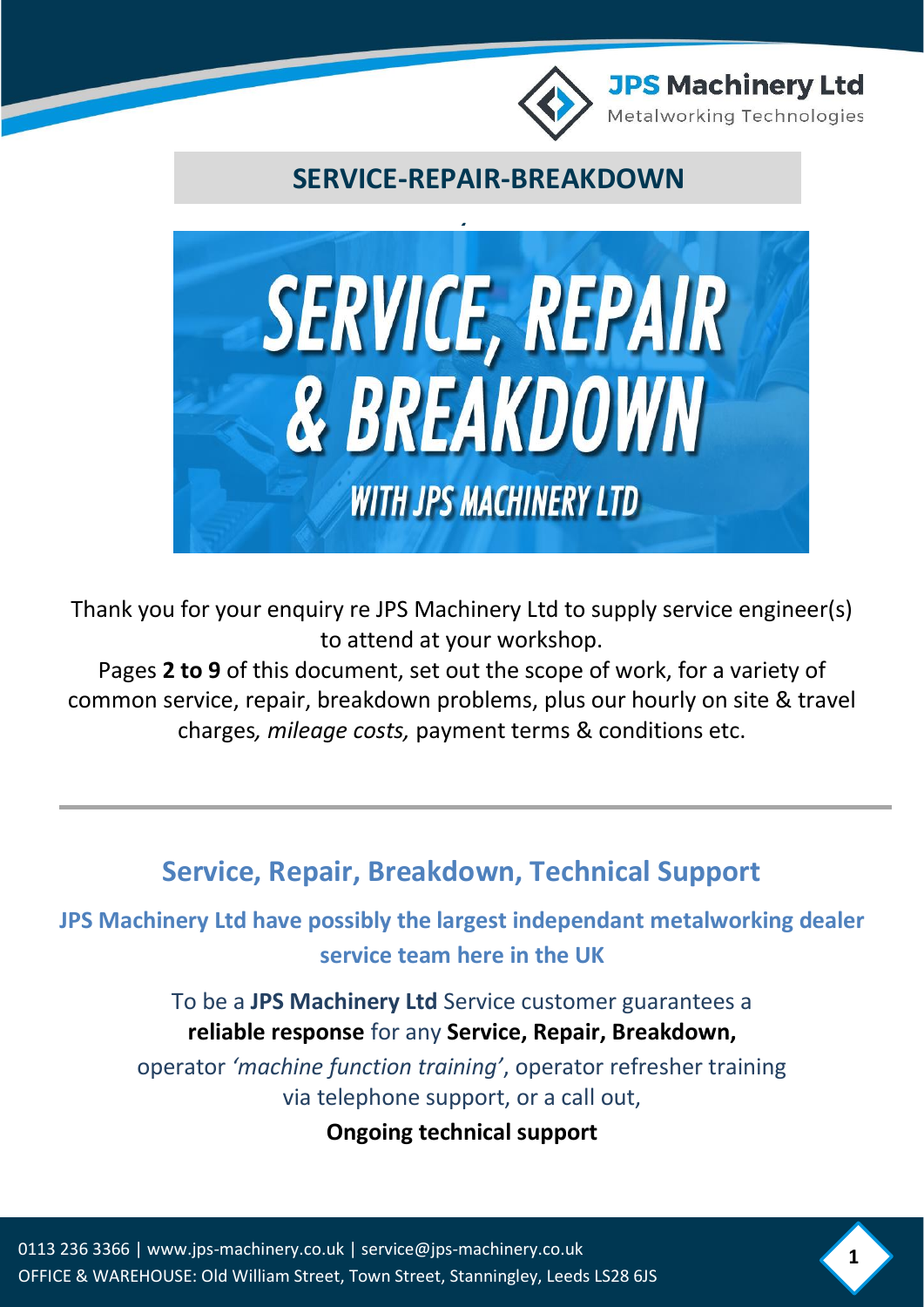

*'Please read this document pages 2-7', then, if you wish to proceed, please enter all requested information below (page 2), please sign this page (page 2) then*

*'email only page 2' back to our company at: service@jps-machinery.co.uk*

*PLEASE NOTE ! Only on receipt of your completed & signed acceptance, can we advise to you the availability of a service engineer(s) to visit your works.*

**I have read Pages 2 to 9 of this document. I have noted and agree to the hourly charges, mileage charges for:**

**Travel time & mileage, on site time at customers workshop, plus Leeds preparation / return unload time, part location time.**

**The general terms & conditions, as set out on within these pages 2 to 9.**

**These terms and conditions will be effective for all your companies ongoing service requirements for a 24 month period**

**commencing from the date of our 1st service engineers visit.**

| <b>COMPANY NAME</b>                   |              |
|---------------------------------------|--------------|
| <b>Company Address:</b>               |              |
|                                       |              |
|                                       |              |
|                                       |              |
|                                       |              |
| Our company registration number is:   |              |
| Our purchase order number is:         |              |
| *Required Field* your accounts email: | $\ast$       |
| <b>SIGNATURE:.</b>                    | <b>DATE:</b> |

**Please Note\* Our companies' principle activity is the supply of New or Used metalworking machinery**

**We look forward to hearing from you when you are next considering a metal working machine purchase**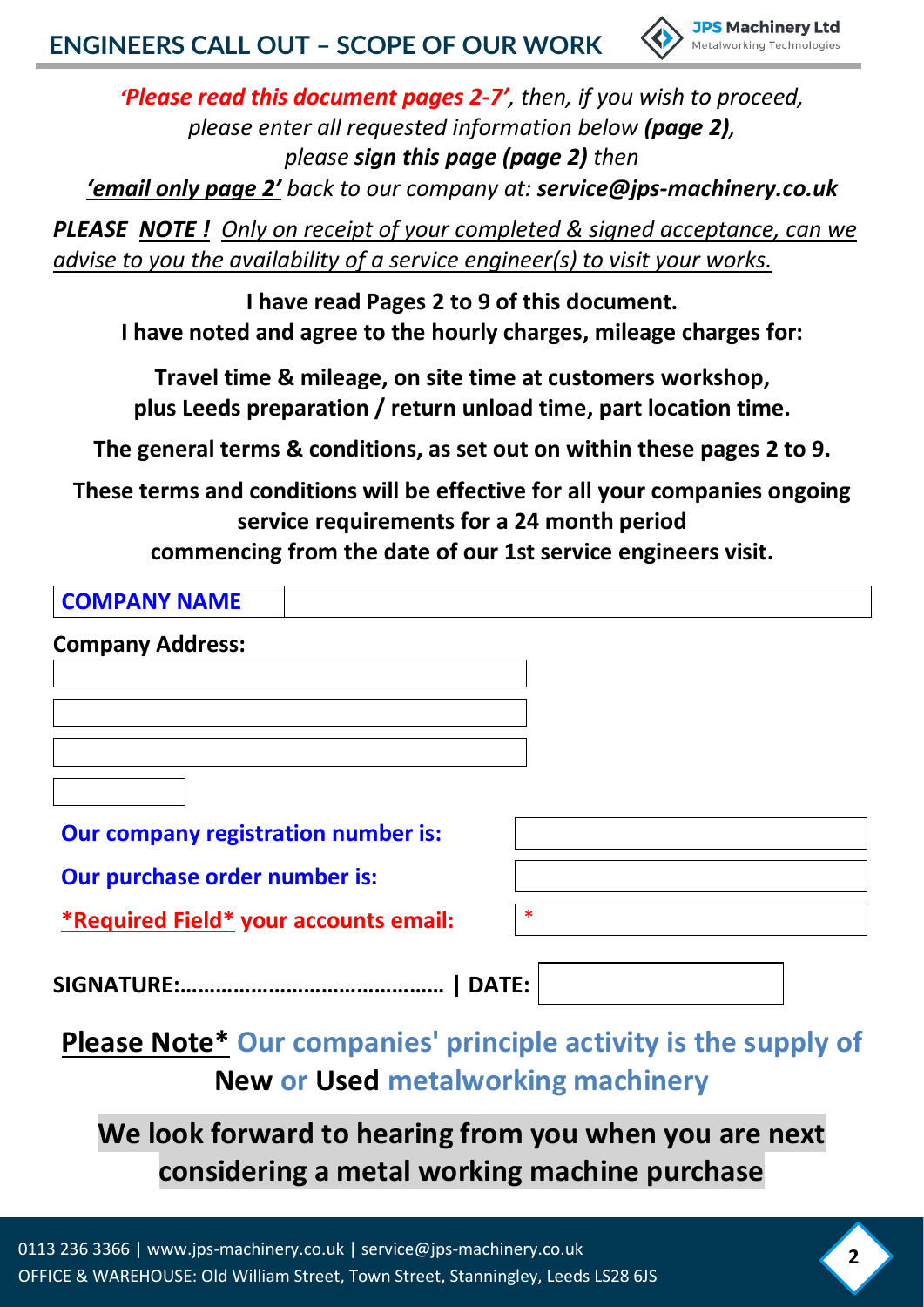

**3**

# **What is Covered:**

Our engineer(s**) initial visit(s)** to your workshops is to firstly diagnose the problem(s) with your companies Metalworking Machinery. Only when this diagnosis is completed can our engineer(s) advise to your company if JPS Machinery Ltd service team engineer's are able to resolve the problem(s) same day, or if a return visit is required

**For the avoidance of doubt**: If our engineer(s) conclude that the problems with the Metalworking Machinery cannot be resolved, then **'please note \*'** that under these circumstances your company will incur our standard engineers hourly charge rate, plus travel & mileage cost's.

## **Whilst our engineer always endeavour to diagnose and resolve problem's during a visit, this may be problematic for the following reasons:**

## **Manufacturers technical information is often critical to diagnosing and understanding of fault(s) and solutions**

**If** JPS Machinery Ltd did not supply the equipment /machinery, our engineers may not therefore have in their possession a relevant operator's manual or have had previous experience with this particular equipment. In this instance our engineer(s) will require to see your copy of the operators' manuals, electrical, hydraulic circuit drawings, parts lists etc, that were originally supplied with the equipment / machinery by the original manufacturer, or the original machinery dealer.

For the avoidance of doubt : If you do not have available the manufacturers technical information, operators manual etc, *then diagnosing a fault may be 'difficult and time consuming'*.

If you cannot supply the manufacturers technical information, then our engineer may have to on your companies' behalf, source this information from the original equipment /machine manufacture, or their UK agent, or any other source of information deemed suitable.

This will incur your company in additional chargeable costs, such as our office administration time, manufacturers charges for supply of manuals, drawings, telephone assistance etc.

## **Health & Safety**

To ensure that JPS Machinery Ltd Health & Safety policies are applied, our service team do not undertake to work seek assistance from a member of a customer's work force in situations where additional assistance is required for the safe removal of parts, tooling, guillotine blades etc,

**FOR AVOIDENCE OF DOUBT:-** if in advance JPS Machinery Ltd know that additional assistance is to be required, then JPS Machinery Ltd will attend your workshop with a 2<sup>nd</sup> service team member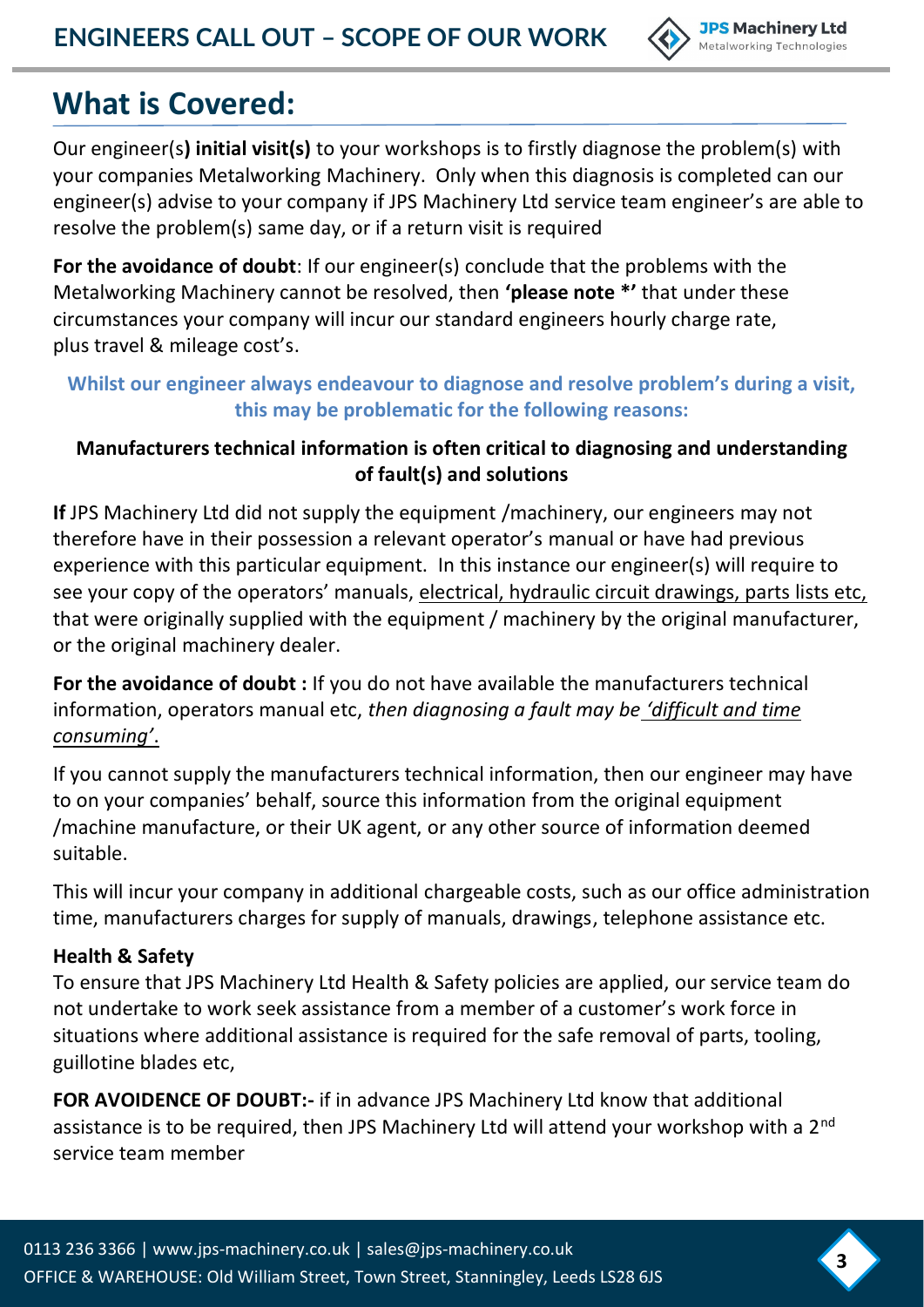

## **General Terms & Conditions**

*Operator 'Machine Function' Training – if requested is extra For the AVOIDENCE OF DOUBT This is not 'operator skill training'*

*Engineering technician to deal with a Mechanical, Electrical, Hydraulic, Pneumatic fault, or a NC - CNC control problem.*

**Weekday Monday to Friday :**

Between the hours of **08.00** am to **18.00** pm, **Excluding** weekends & bank holidays. **£ 55.00 + vat** per hour / **per engineer** *Preparation & return unload time Leeds workshop - On site and travel time, mileage costs*

Excluding weekends & bank holidays. **£ 55.00 + vat** per hour, **per engineer** *On site and travel time, mileage costs*

Weekday hours **after 18.00** pm **Time & a half [ time x 1 ½ ]** Weekend working **8.30** am to **4.00** pm only **Saturdays &Sundays Double Time [ time x 2 ]** *On site and travel time* **No Bank Holiday working**

Are chargeable from a engineer's departure our Leeds workshop, to a engineers arrival back at our Leeds workshop, plus : *Preparation & return unload time Leeds workshop*

Are chargeable to the customers account at £ **130** per night / **per engineer.** This charge may be increased if the cost of Hotels in your area are excessive.

Are chargeable, at the rate of **55p per mile** / **per vehicle attending** outbound & inbound mileage *Mileage charges will be under our constant review in light of the chaos in world crude oil prices, costs at the pump, therefore our mileage charge may increase without further notice* 

*Overtime Payment*

*Engineers Chargeable Hours :*

*Over-night accommodation and meal expenses*

*Mileage charges: With effect 07/03/22*

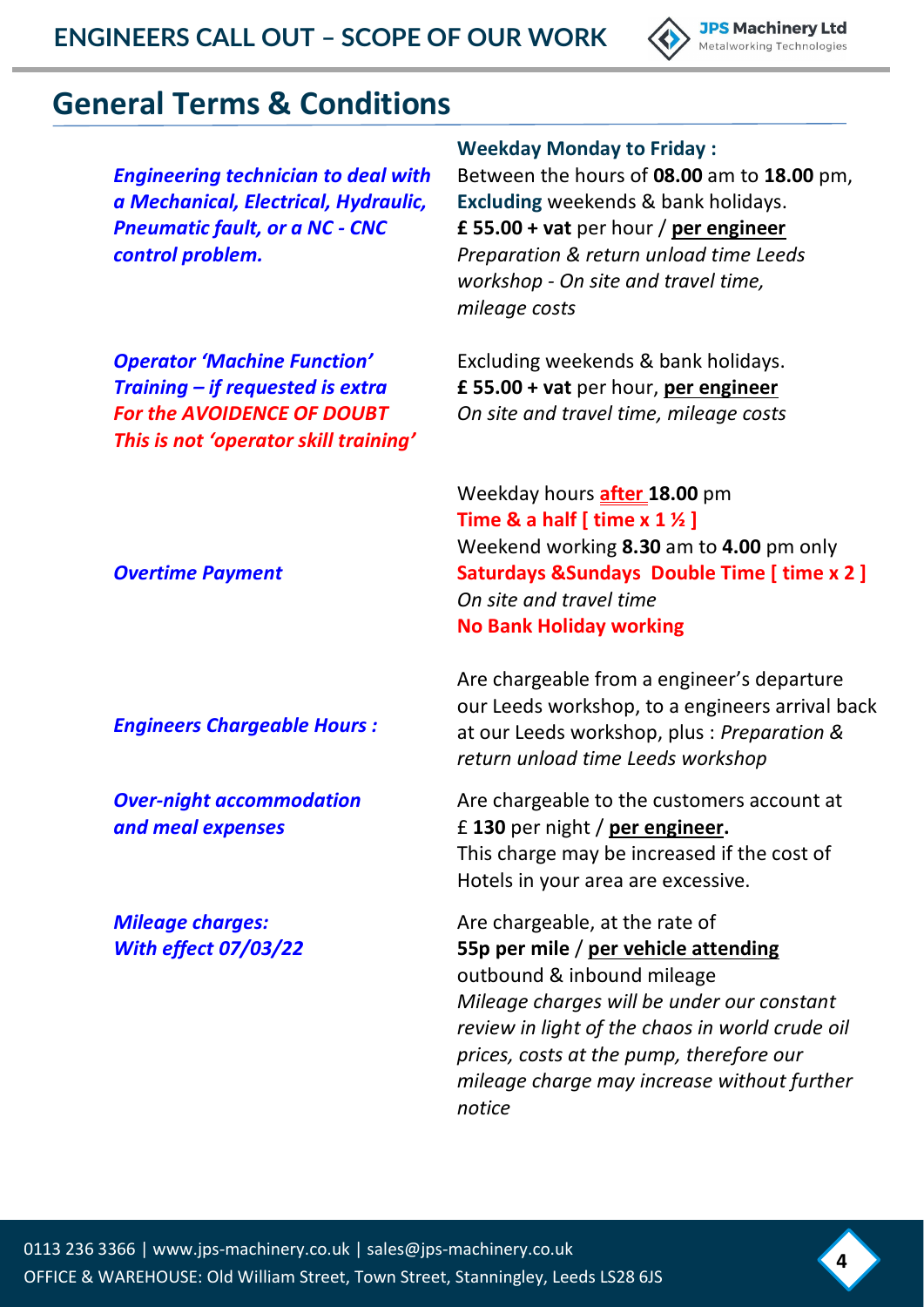

# **General Terms & Conditions**

## *Requested Assistance by a 3rd Party*

In the event that our service team require technical assistance from a  $3<sup>rd</sup>$  party, i.e. faults relating to machinery / equipment or replacement parts supplied by others, then in event our service team engineer arrives your premises but the  $3<sup>rd</sup>$  party **does not then supply** the required technical support, either via phone, or in person at your works, then JPS Machinery Ltd will fully charge travel time & mileage costs, on site costs for the attendance at your works

*Service team attendance at your workshop*

**Please Note\*** the nature of service work with regard about duration of work at a prior service, repair, breakdown call out makes our service teams arrival at your workshop *'un-predictable'*.

Please be aware that our hourly on site & travel time charges increase at **18.00** pm as detailed page **4**, therefore if your scheduled slot is in the afternoon, your hourly on site & travel time charges may incur hours at our stated overtime rates.

*Visit preparation / return unload time:*

Our service team engineers, may incur preparation time for an individual customers call out, requiring to organising tooling, hydraulic oil, oil pumps, collect repaired parts etc all the preparation work time that is applicable to the work to be undertaken at your companies call out request, is chargeable, plus any required unloading on return to our Leeds work shop

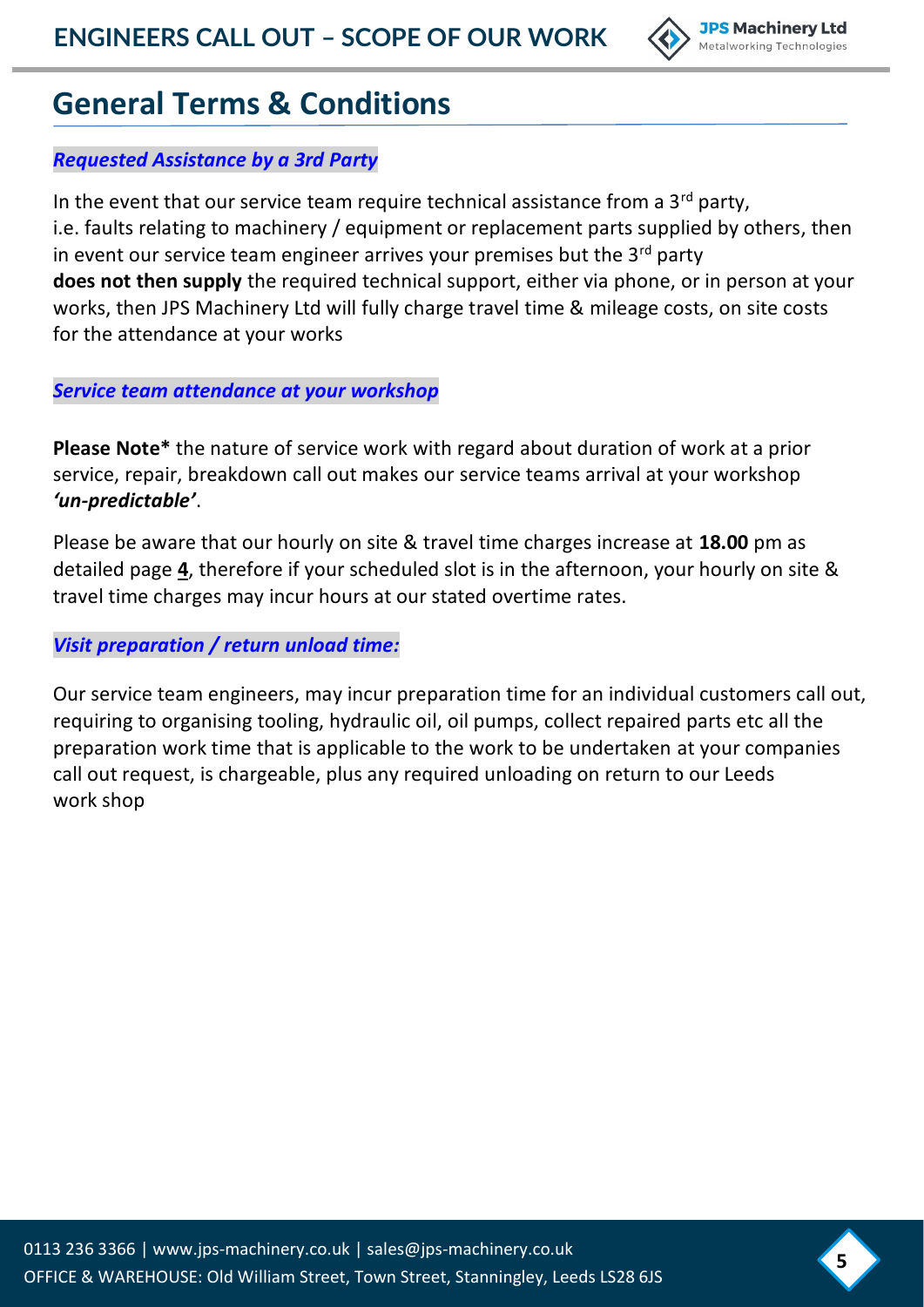

## **General Terms & Conditions**



## *Travel time charges :* **Travel time charges are chargeable per engineer**

**Either :** Outgoing from our Leeds workshop, return journey to our Leeds workshop, or chargeable from a previous customer works & then the return journey to our Leeds workshop. *At the charging rates set out on page 2* 

**Travel time is 'actual' travel time, not travel time generated by sat nav's or post code to post code software.**

**Our Service team engineers may encounter varying levels of** *'route congestion, road works, accident incidents***' etc, clearly, JPS Machinery Ltd cannot control such traffic conditions to and from your workshop.**

**Additionally they may be towing a trailer, which does slow down road speeds.**

**'FOR THE AVOIDENCE OF ANY DOUBT'**

**Any resulting increase in our service team engineers travel time caused by** *'route congestion, road works, accident incidents***' will be passed directly on to your company.**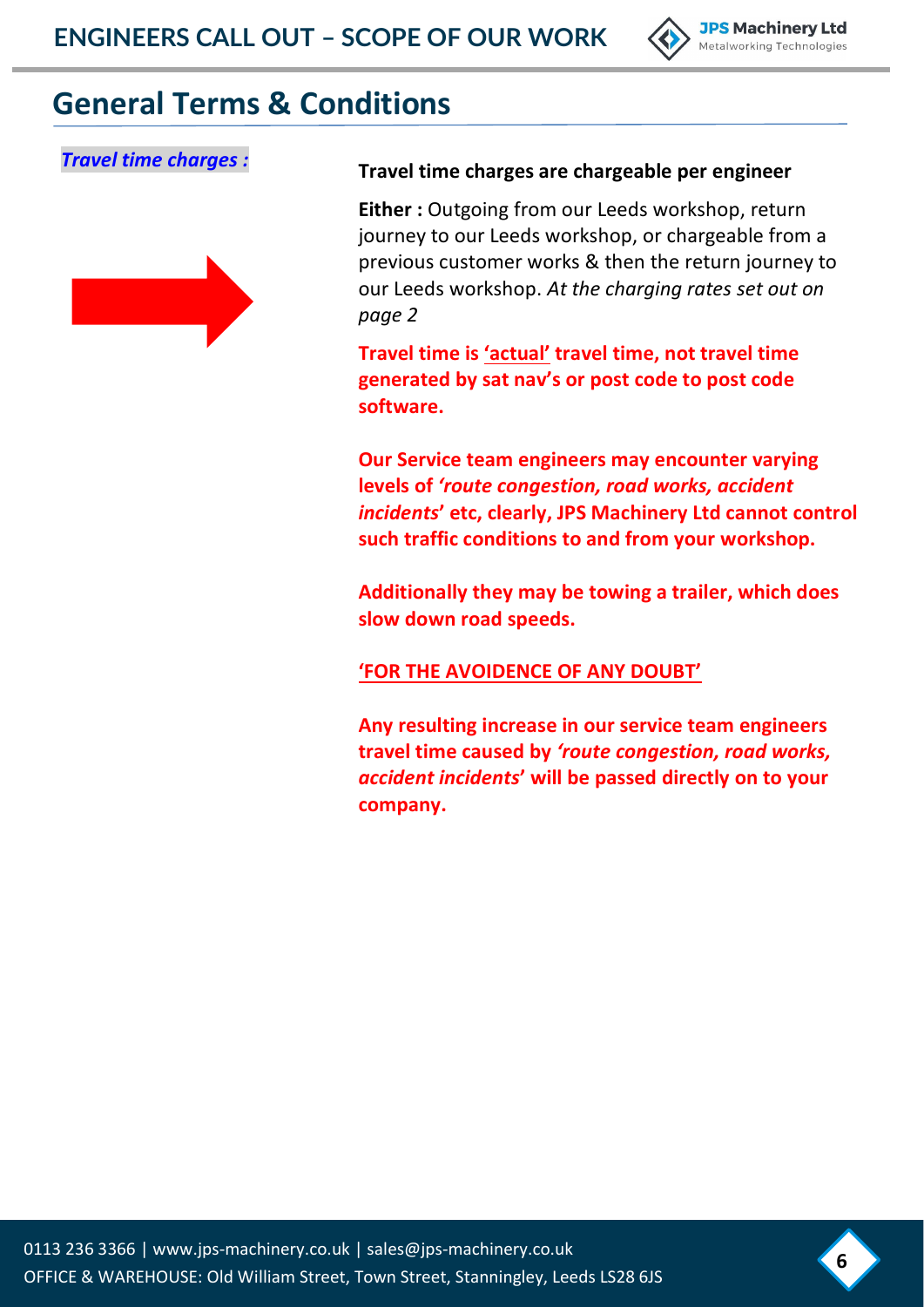

# **General Terms & Conditions**

| <b>Warranty of our work:</b>                                                | We give a 30-day warranty relating to our work<br>The essence of our warranty being, that all our<br>written or verbal recommendations relating to the<br>service / repair work have been implemented.                  |
|-----------------------------------------------------------------------------|-------------------------------------------------------------------------------------------------------------------------------------------------------------------------------------------------------------------------|
|                                                                             | Should the customer choose to limit the scope of<br>repair because of time or financial restraints, then this<br>customer action will void our ability to warrant our<br>work.                                          |
| <b>Acceptance of our Engineers time,</b><br>expenses, spare part detail's : | Our engineer will seek a suitable person to 'sign off'<br>his time sheet, expenses, spare part details etc, in the<br>event that the engineer cannot locate a suitable<br><i>person</i> , the engineer will leave site. |
| <b>Time sheet hours:</b>                                                    | Are rounded up to the nearest $\frac{1}{4}$ hr<br><b>Minimum</b> on site time charge 2 hrs                                                                                                                              |
| <b>Consequential Loss:</b>                                                  | We accept no liability for any financial loss incurred<br>due to interruption of a customer's production<br>resulting from equipment <i>down time</i> during repair<br>or service, however the 'down time' is incurred. |

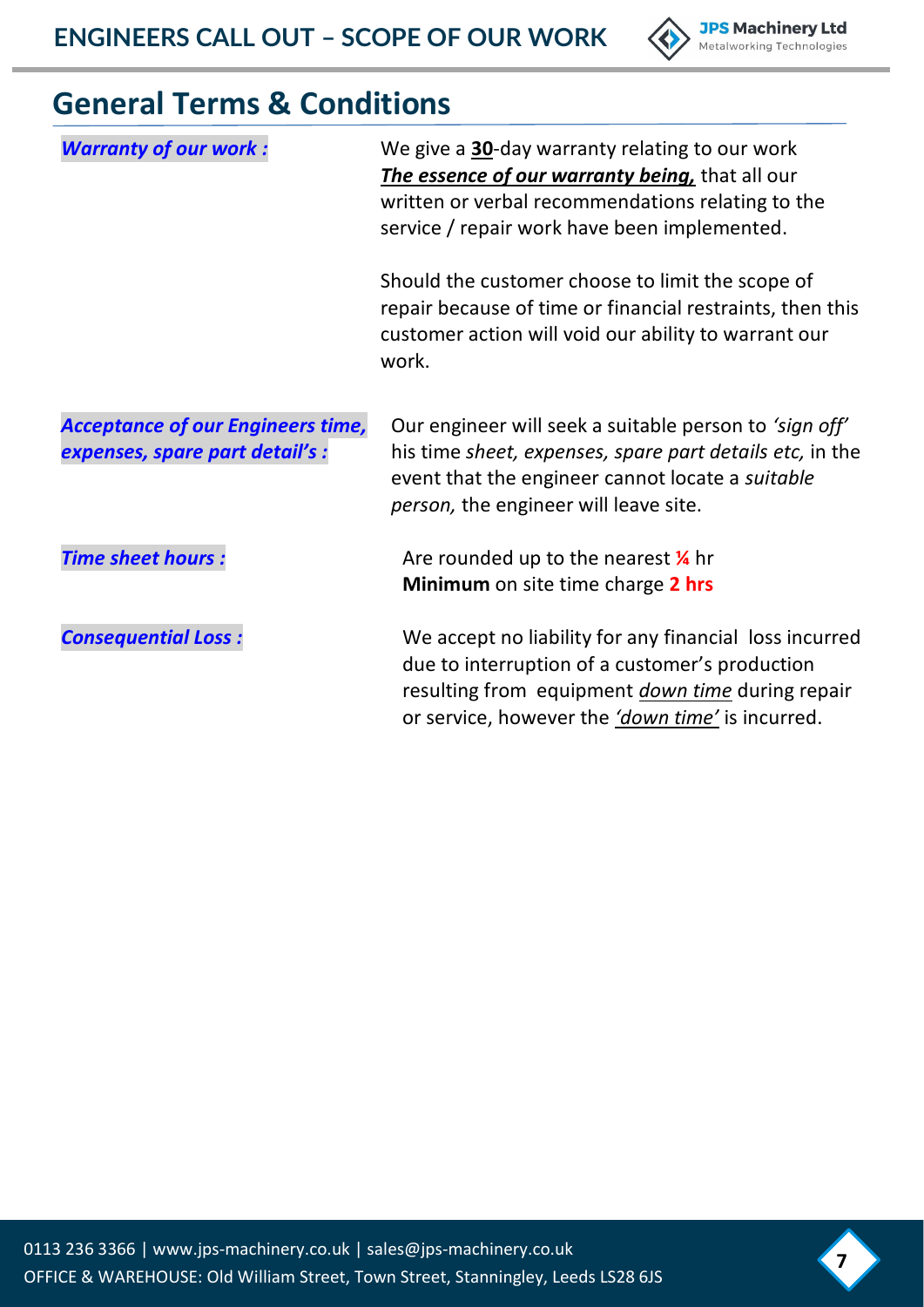

# **General Terms & Conditions**

### **Credit Limits:**

**New customers** are required to make cleared fund payments prior to each visit our engineers undertake to your works premises, plus purchases of any required replacement parts.

The amount requested on each occasion of our service teams visit(s) will be variable, calculated upon our service managers estimate of:

Site work plus travel time, travel costs, replacement parts required. *We will credit / refund any of our charges that are not applicable.*

## **Credit accounts will be considered, only after completion and full payment for the 1st service, repair, breakdown call out job.**

#### **We undertake a credit search using EXPERIAN.**

Individual company max account credit limits will vary according to information obtained from **EXPERIAN.**

Once a max account credit limit has been established, then upon a company reaching their individual credit limit, our service team will request a payment to settle any account balances before further visits or parts are sanctioned

Once a max account credit limit has been established, then upon a company reaching their individual credit limit, our service team will request a payment to settle any account balances before further visits or parts are sanctioned

*Requests to increase a company credit limit can be discussed with the JPS Machinery Ltd service team.*